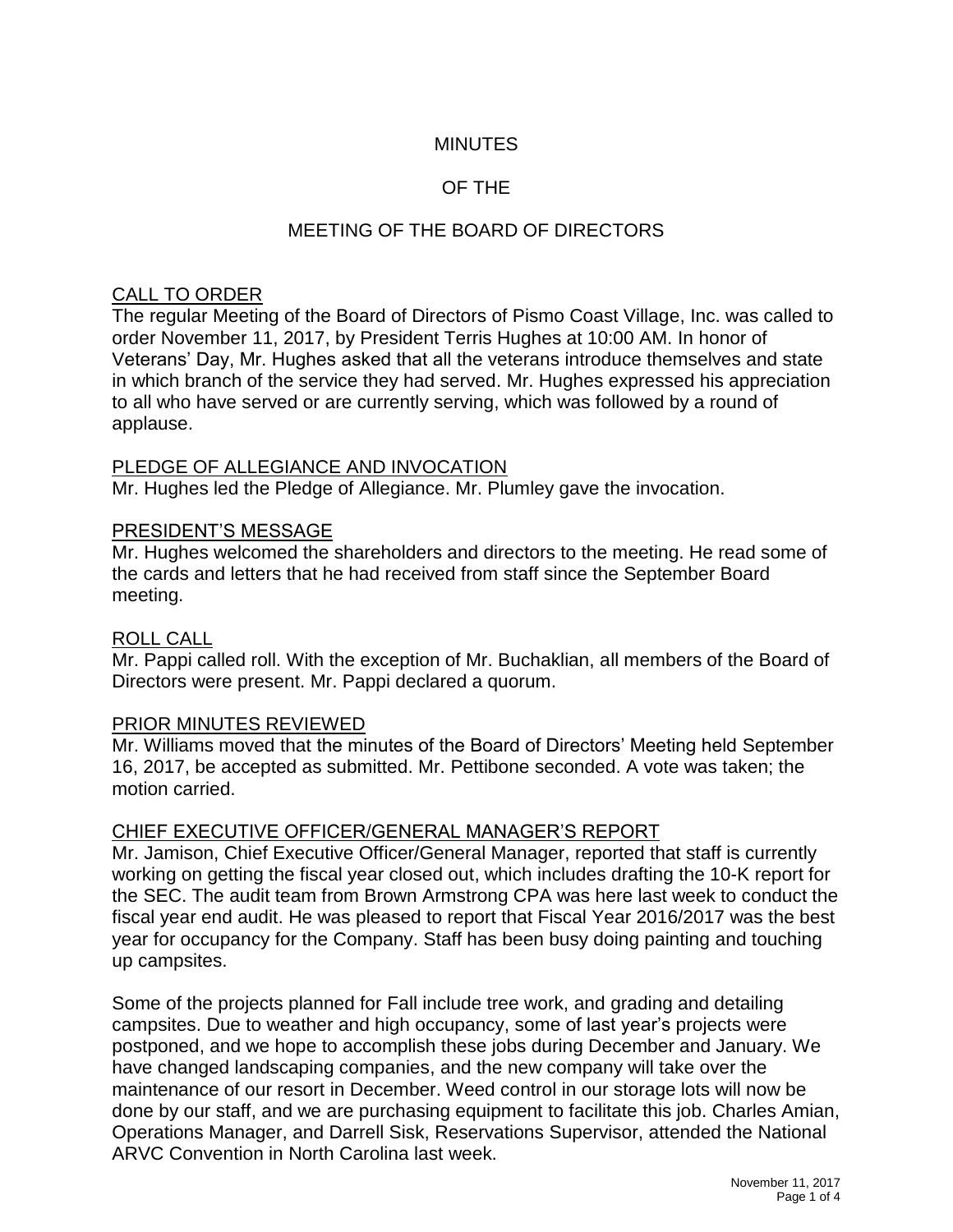The new Verizon cell phone tower in Storage Lot A is still under construction, and the contractor is currently working on installing antennas on the tower. In September, we received the minor use permit for the RV Shop location, and we are now working on getting the building and grading permit. We are also waiting for the architect to finish up the drawings, and for the electrical engineer to finish up the requirements for the electrical work.

In October, Pismo Coast Village had an entry in the Clam Festival Parade, which was one of our trailer movers driving our new Hino truck pulling a brand-new Airstream unit that was borrowed from Sky River RV. Rick Stollmeyer, one of our guests that participates in the Vintage Trailer Rally, followed behind with his vintage station wagon pulling his vintage trailer. To compensate him for his participation, we provided him with a complimentary campsite for the weekend.

Mr. Jamison thanked everyone who donated money or is volunteering time to help with our 40<sup>th</sup> Annual Special Children's Christmas Party that will be held December 14, 2017.

### EXECUTIVE AND PERSONNEL & COMPENSATION/BENEFITS COMMITTEE REPORT

Mr. Nelson, Chair of the Personnel and Compensation/Benefits Committee, reported that there was a joint meeting held yesterday with the Executive Committee. All committee members were present. At that meeting, Mr. Jamison gave an update of the status of the resort. He also presented an update on the lease that we have with a local skydiving company that utilizes property owned by the Company, and a cell tower lease payment alternative plan. He updated the Committee on the status of the 401(K) Plan's transfer to the new plan advisor, Merrill Lynch.

### FINANCE COMMITTEE REPORT

Mr. Hardesty, Chair, said that the Finance Committee met this morning. All committee members were present. The Committee reviewed the 2016/2017 fiscal year end financial statements, and the financial statement for October 2017. He was please to report that the Company is off to a great start for the new fiscal year, and the balance sheet is strong. There have been no expenditures for capital projects for the new fiscal year.

### OPERATIONS COMMITTEE REPORT

Mr. Plumley, Chair, said that the Operations Committee met this morning. All Committee members were present. The Committee discussed the rules and regulations for the resort, specifically the 29-day rule for general public guests. Also discussed were the comment cards submitted by guests following their departure. The Committee discussed enhancing the Resort's Facebook presence with postings about recent additions to our amenities and achievements.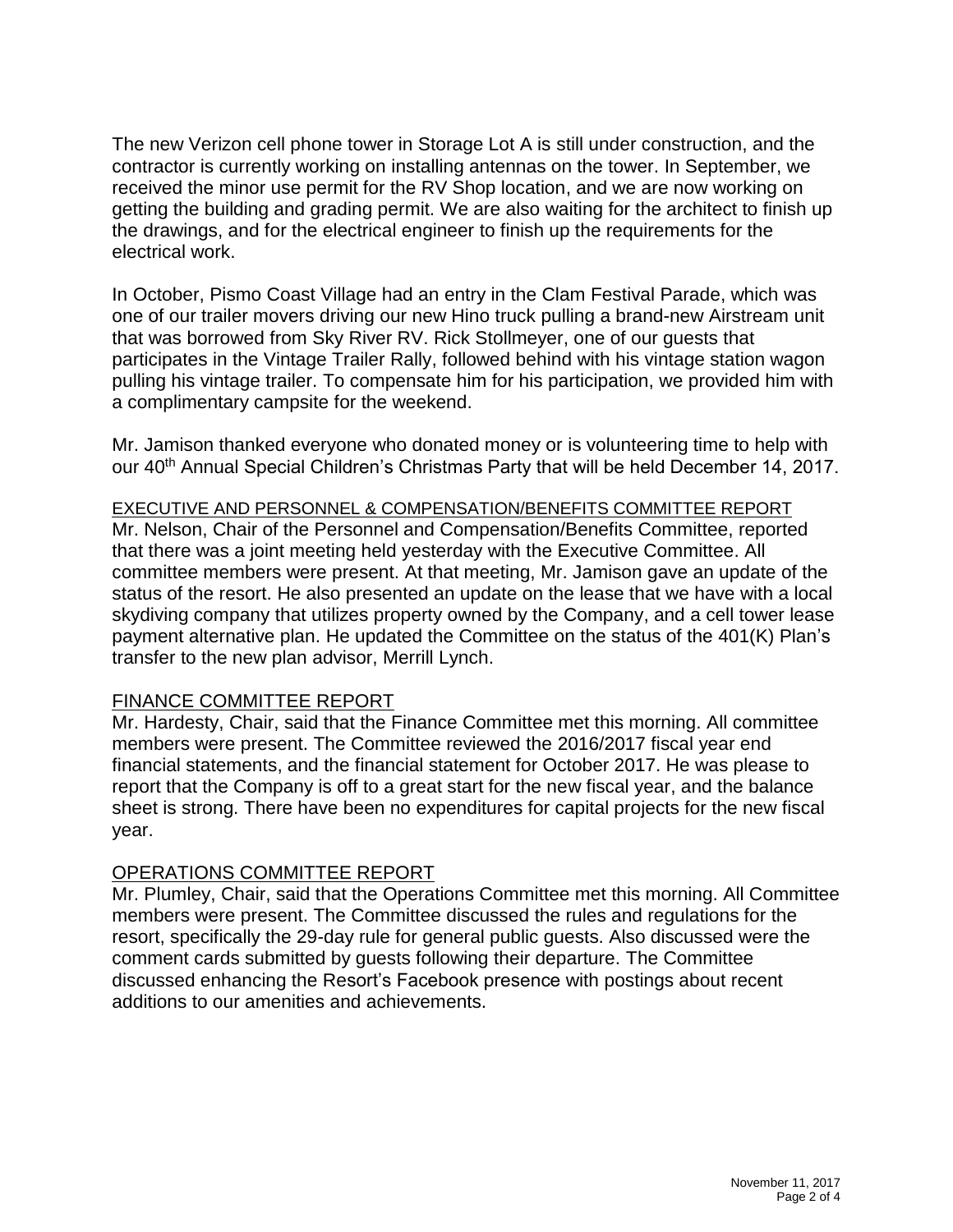# AUDIT COMMITTEE REPORT

Mr. Enns, Chair, said the Committee met yesterday. All committee members were present. Mr. Hardesty, Mr. Jamison, and Kitty Karstetter, Accounting Manager, also were in attendance. The Committee met by conference call with Ryan Nielsen and Melissa Cabezzas, from Brown Armstrong CPA, to discuss the results of their external audit. Their audit team conducted the audit last week, and Mr. Enns thanked Mr. Willems and Mr. Williams for being in the resort to meet with them during that time. We do not yet have their completed audit report.

## ENVIRONMENTAL, HEALTH & SAFETY ADVISORY COMMITTEE REPORT

Due to the absence of Mr. Buchaklian, Chair, Mr. Skaggs gave the report. The Committee met yesterday. Normally, Charles Amian gives the Committee an update on accidents and injuries to guests and employees. Because he is currently attending the National ARVC Convention, he provided the information to the committee in written form. The Committee interviewed Tommy, Maintenance Lead, regarding safety issues. The Committee also toured the Reservations and Accounting Offices, and the RV Service Department and Shop area, and revised the Committee's List of Advisories.

## NOMINATING COMMITTEE REPORT

Mr. Hearne, Chair, said that the Nominating Committee met yesterday. All committee members were present. He thanked his committee for their work and support during the year. The Committee interviewed one first-time candidate for prospective membership on the Board, and reviewed the Active Board Application Log and the Top Candidates List. The Committee also discussed items that could be carried over to the next year's Nominating Committee's agendas.

### SHAREHOLDERS' COMMENTS

A shareholder expressed his appreciation to Charles Amian, and Josh and DeeDee from the Reservations Office, for accommodating his need for a reservation when his family was forced to evacuate their home during the recent fires. He also commented that since he purchased his first share of stock in 1978, the resort has gotten better and better, and he thanked the Board and staff for making this happen. After having a bad experience, he expressed his concern about the current operation in the restaurant.

A shareholder said that he and his wife have enjoyed their meals at the restaurant under its current operator.

A shareholder reported that when she arrived, her trailer had lots of spiders inside the unit. She asked if spraying for insects was being done in our storage lots. Mr. Jamison advised her that we currently do not do any spraying for insects in the lots.

A shareholder commented that, while she was sitting outside her trailer recently, she noticed that Mr. Jamison was out policing the resort for trash and debris during his walk.

A shareholder thanked staff for the great job that they do.

Mr. Hughes recessed the meeting at 10:37 AM, asking the shareholders to leave the meeting room. He reconvened the meeting in Closed Session at 10:55 AM.